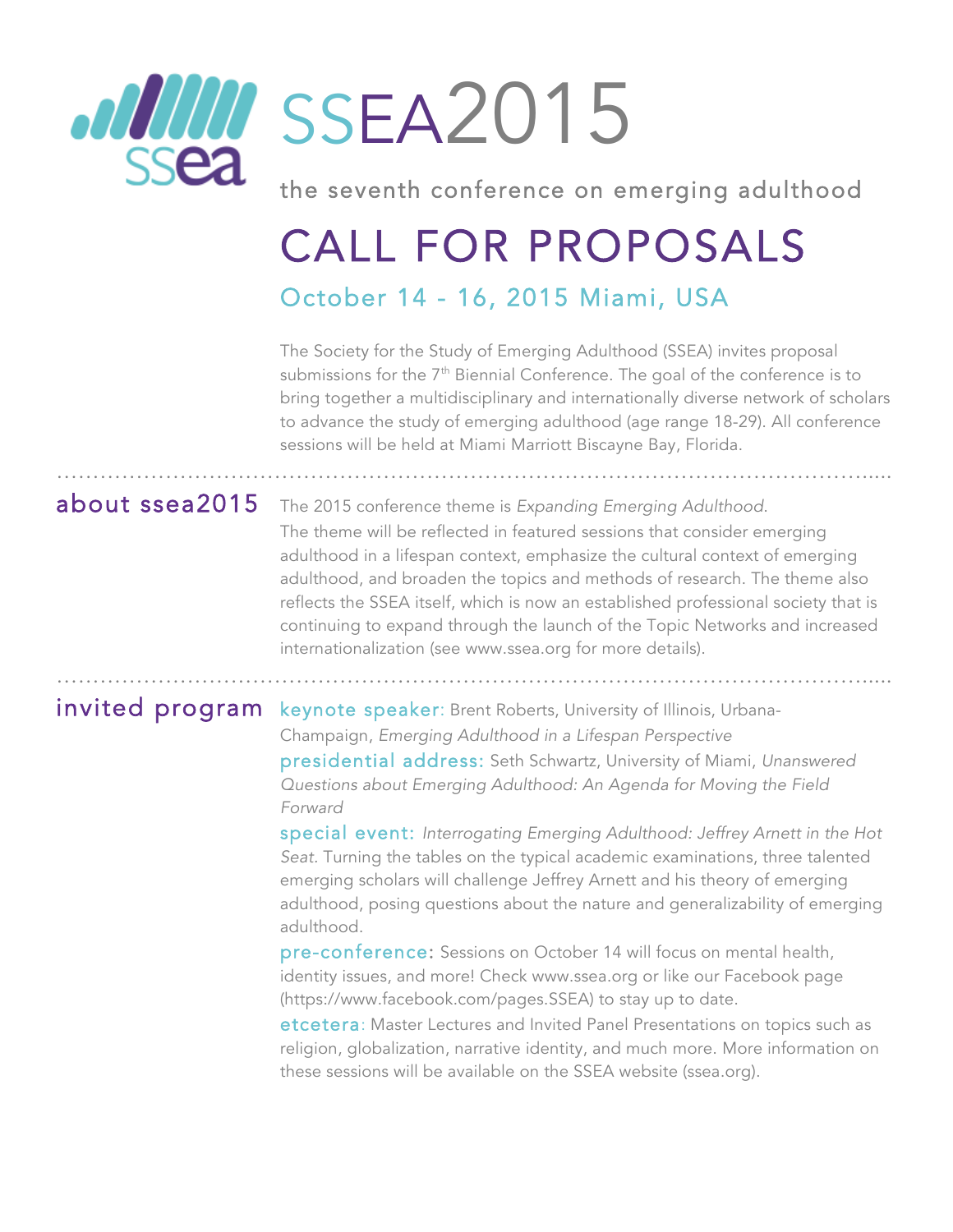

the seventh conference on emerging adulthood

# selection criteria 1. Focus of the proposal is on emerging adulthood (age range 18-29).

………………………………………………………………………………………………….....

………………………………………………………………………………………………….....

………………………………………………………………………………………………….....

2. Importance of the topic.

3. For empirical presentations, methods must be appropriate for the research question(s). Research using quantitative, qualitative, and mixed methods are all encouraged.

For Discussion Sessions, Debates, and Innovative Sessions, the topic and structure of the session must be clearly defined and cohesive. *Please note: There is a limit of two submissions by the same first author*

timeline submission open: January 15 www.ssea.org/conference/2015 submission deadline: March 1 notification of decisions: April 15 questions? contact info@ssea.org

> expedited review: To accommodate international travel and special circumstances that may warrant an extended period between decision notification and the conference, we are offering expedited reviews to those whose circumstances qualify. Expedited review will only be granted in situations that would otherwise prohibit a presenter from traveling to the conference. You will be able to indicate this option when you submit your proposal. Proposals submitted for expedited review are due on March  $1<sup>st</sup>$  and notifications will be granted within two weeks (March 15<sup>th</sup>).

*For additional information related to submissions, travel grants, venue and accommodations, and registration, please visit www.ssea.org.*

formats **Proposals consistent with the conference theme are encouraged, but all** proposals will be given full consideration. Six types of submission formats will be considered (each is described further below): discussion sessions, debates, innovate sessions (TED & Pecha Kucha talks), symposia, posters, and individual papers.

> important: A major goal of the 2015 conference is to promote interaction, discussion, and innovation. Accordingly, we encourage submissions for discussion sessions, debates, and innovative sessions, in addition to the typical symposia, individual papers, and posters. SSEA members are urged to seek partners for discussion sessions or symposia through their Topic Networks where possible (see www.ssea.org). We encourage work in progress and theoretical proposals (best for interactive sessions), in addition to the typical empirical reports (best for posters, individual papers, or integrated symposia).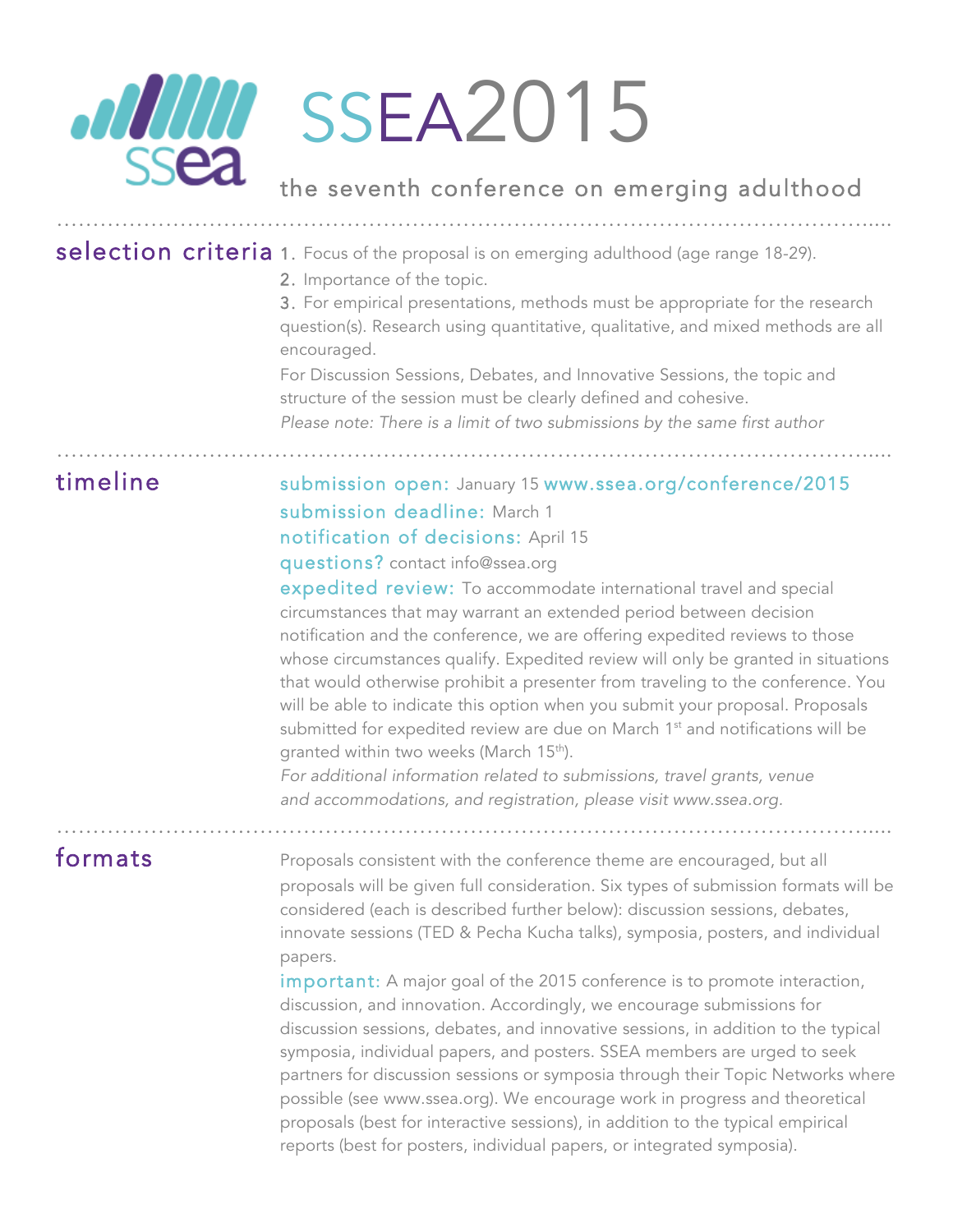

Discussion sessions are intended to be an interactive forum for an exchange of ideas, rather than presentations of research findings. Discussion sessions may focus on topics that are related to theory, methods, practice, and/or policy. Each session may have a maximum of three panelists and must have a moderator. Each session will be allocated 60 minutes for discussion among the panelist and 30 minutes for discussion with the audience.

Discussion Sessions should not include individual presentations from the panelists, and use of Powerpoint slides is strongly discouraged. Rather, the moderator should prepare a series of questions to be posed to the panelists for discussion. Submissions for Discussion Sessions should include a proposal of no more than 500 words that describes the topic and rationale for the session, at least three discussion questions to be addressed by the panelists, and a brief description of the background and expertise of the participants.

# debates

Debates have been an important part of SSEA since the first conference. For the 2015 Conference, we are encouraging submissions of debate sessions. Debates should center on a focused topic of broad interest that has two clearly defined "sides" to the issue. A debate submission must include three roles: the two individuals who will debate one another, and a moderator.

Submissions for debates should include a proposal of no more than 500 words that describes the topic and rationale for the debate, including a description of the positions to be taken by the two opposing sides. The proposal should also include a brief description of the background and expertise of the participants.

# individual papers

Individual Paper proposals will be grouped into sessions of 4 papers. Sessions will be assigned a Chair by the Program Committee. Each session will be 90 minutes. Presenters will be allotted 15 minutes each; 30 minutes will be reserved for a Q&A period to be led by the Chair.

NOTE: *Some proposals submitted as paper presentations may be accepted as poster presentations.*  Submissions for paper presentations should include a proposal of no more than 500 words (approximately 2 double-spaced pages) containing the following: title, introduction to the research question(s), description of methods, results, brief discussion and implications. In addition, proposals may contain up to two figures, tables, charts or graphs (reference list is not required).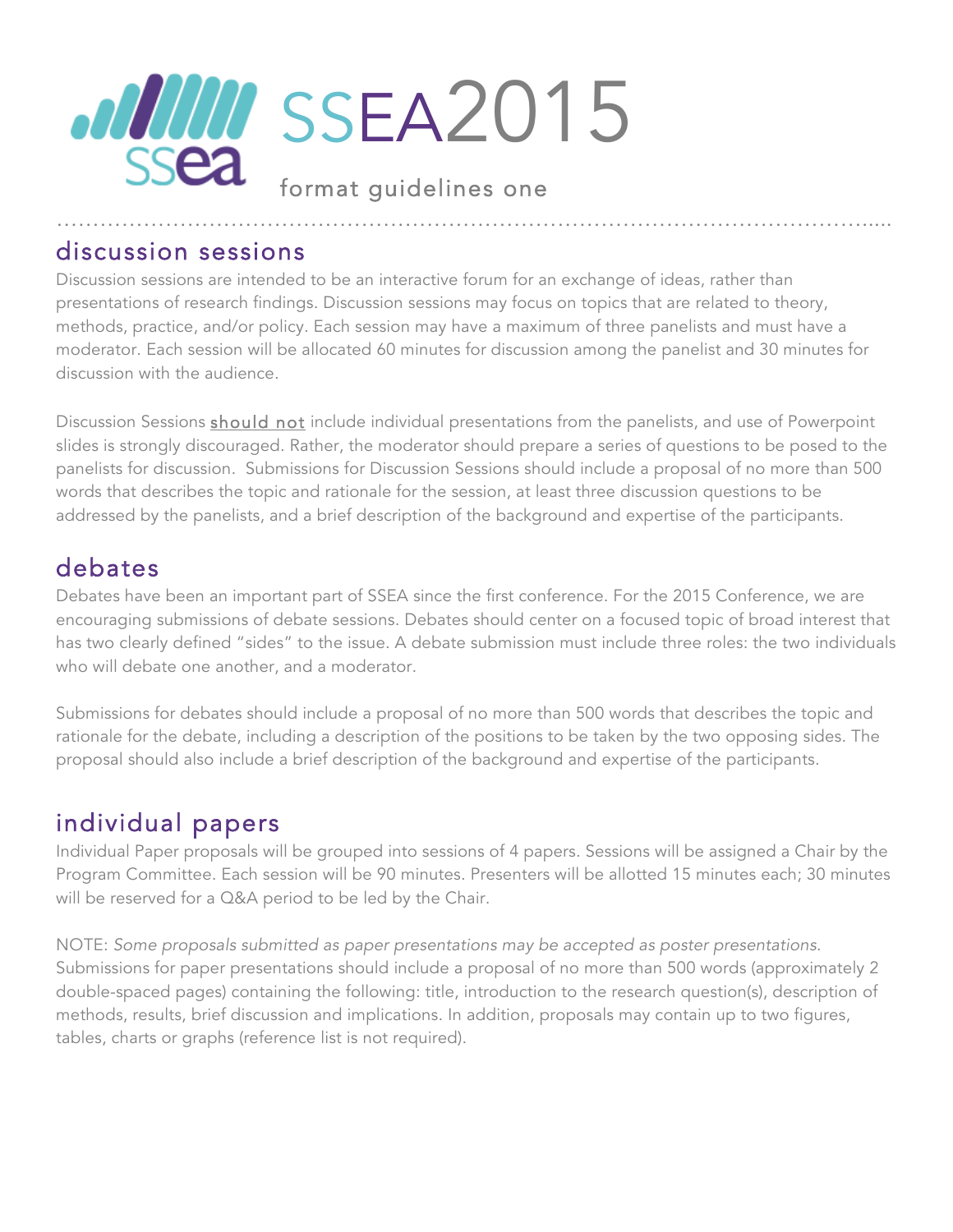

Individual Posters will be presented during general poster sessions. The general poster sessions are unopposed sessions, and therefore offer an opportunity to present work to all conference participants who attend. Reports of empirical studies are well suited for poster presentations.

Submissions for poster presentations should include a proposal of no more than 500 words (approximately 2 double-spaced pages) containing the following: title, introduction to the research question(s), description of methods, results, brief discussion and/or implications. In addition, proposals may contain up to two figures, tables, charts or graphs (reference list is not required).

### paper symposia

A Paper Symposium includes a series of presentations on a common topic. The session may consist of 3 papers and a Discussant who summarizes and comments on the presented papers, or 4 papers and no Discussant. A Chair should be designated from the set of presenters. Paper Symposia will be scheduled for 90 minutes. Each paper and the discussion will be allotted 15 minutes for presentation; 30 minutes will be reserved for a Q & A period to be led by the Chair. Individuals interested in finding other presenters to form a symposium are strongly encouraged to get involved with a relevant SSEA Topic Network or post on the SSEA Facebook page.

Submissions for paper symposia should include a proposal of no more than 500 words (approximately 2 double-spaced pages) for each presentation that contains the following: title, introduction to the research question(s), description of methods, results, brief discussion and/or implications. In addition, proposals may contain up to two figures, tables, charts or graphs (reference list is not required).

Additionally, Paper Symposia must include an integrative statement of no more than 500 words. The integrative statement will include a (i) title of the Paper Symposium, (ii) rationale for bringing the papers together, and (iii) discussion of the themes the papers address.